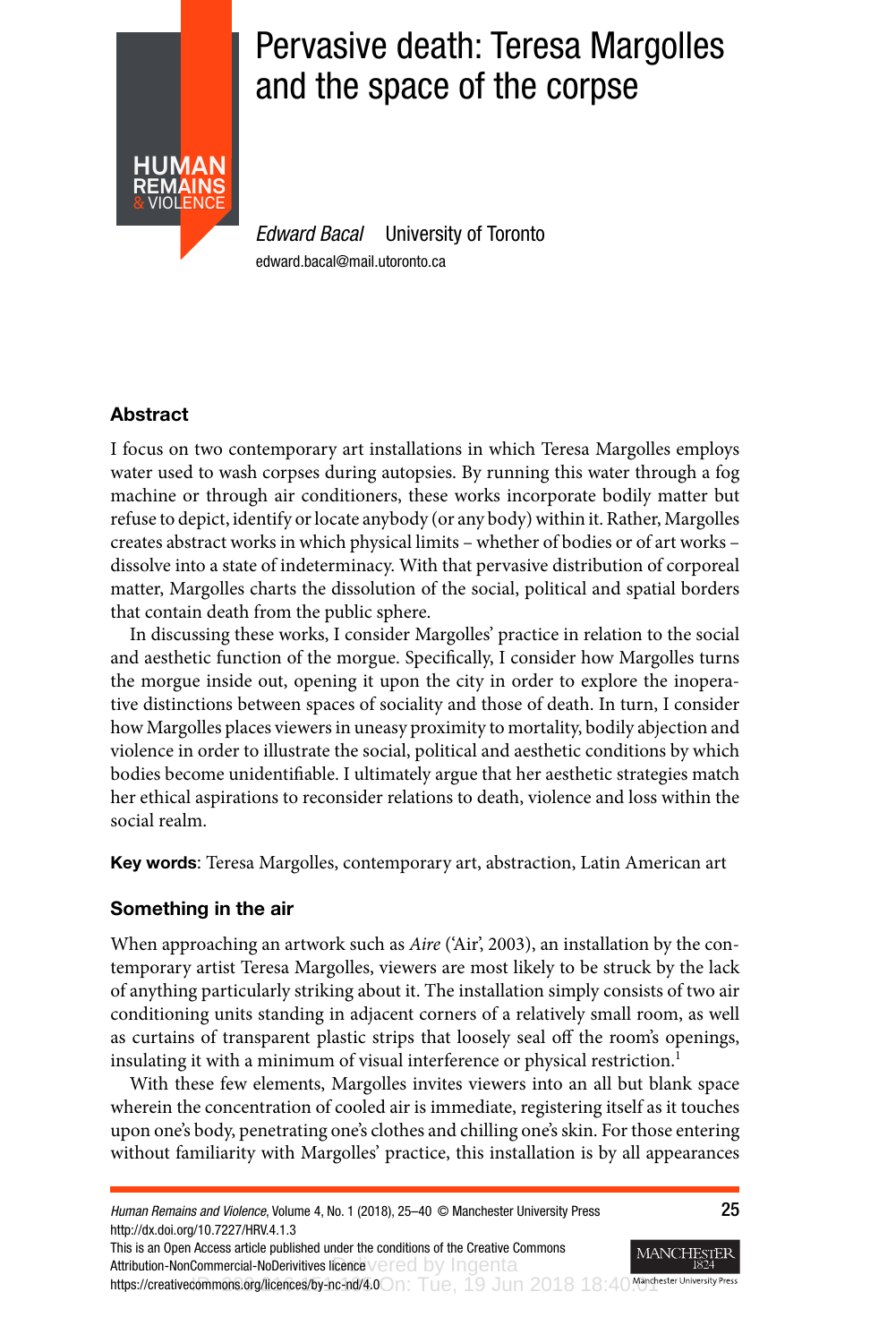**HUMAN REMAINS** & VIOLENCE

> anodyne; nevertheless, as they read the wall texts that usually accompany her works, they learn that the air conditioners, which require water to cool and humidify the air they produce, employ water used to clean the bodies of anonymous murder victims. By running these machines constantly, Margolles disseminates the traces of these dead bodies throughout the gallery, effectively spreading them through the work's atmosphere. A kind of uncanny surprise arises as this mundane machinery reveals its necrological implications; namely, that the presence of death pervades our environment without our realising it. In so far as viewers sense the immanence of the dead body – and so death itself – in their immediate space, they will likely have different reactions to this work, ranging from indifference to intense feelings of horror, shock or fascination. And yet, this entire experience occurs in the absence of any discernible body, at least one we that can perceive as such. The reflexive revulsion of seeing a corpse is replaced with an uncertain perception of it, perhaps an awareness of the utter banality of death as something simply in the air.

> As this installation demonstrates, the work of Teresa Margolles is remarkable for its close engagement with death and for the stark economy of aesthetic means by which it explores the imperceptible realities of violence. Margolles' concern for the social, political and material conditions embodied in corpses, particularly anonymous victims of widespread violence and destitution, has led her to combine material traces of the violated body with the formal strategies of post-minimalist and conceptual art. This includes, but is not limited to, immersive installations that draw their symbolic and affective power from their use and treatment of materials, including the physical residues of human corpses and detritus from murder scenes.

> This practice reflects Margolles' training in forensic science and her experience working as a morgue technician.<sup>2</sup> Given that institutional relation to the dead, Margolles reiterates the physical and symbolic space of the morgue within her work, simultaneously invoking and troubling a forensic gaze. While she has often depicted corpses directly, her work is significant for the ways it separates the corpse from its own image. That is to say that she employs abstraction in ways that challenge the presumption of an inherent correspondence between object and subject and between image and identity. In probing the limits and impossibilities of those relations, she explores the aesthetic possibilities that come with separating the material traces of bodies from the figure of the individual. Moreover, her examination of the human body as base matter – of human life in the absence of any subjective form – challenges assumptions about how the human itself functions within modern sociopolitical structures. In these ways, the abstract material traces that she employs index the social relations that produce the invisibility, disappearance and anonymity of certain corpses. Her work thereby takes stock of the socio-political and ethical urgencies of mourning an unknowable body, in protest of the state structures that facilitate a seemingly unlimited production of death.

> With these concerns in mind, this article discusses Margolles' works that incorporate human corpses but simultaneously conceal, dilute or redistribute them beyond recognition. I focus on Aire and Vaporización ('Vaporization', 2003), two of many installations where Margolles employs water used to wash cadavers during autopsies. With these examples, I examine the means by which she negotiates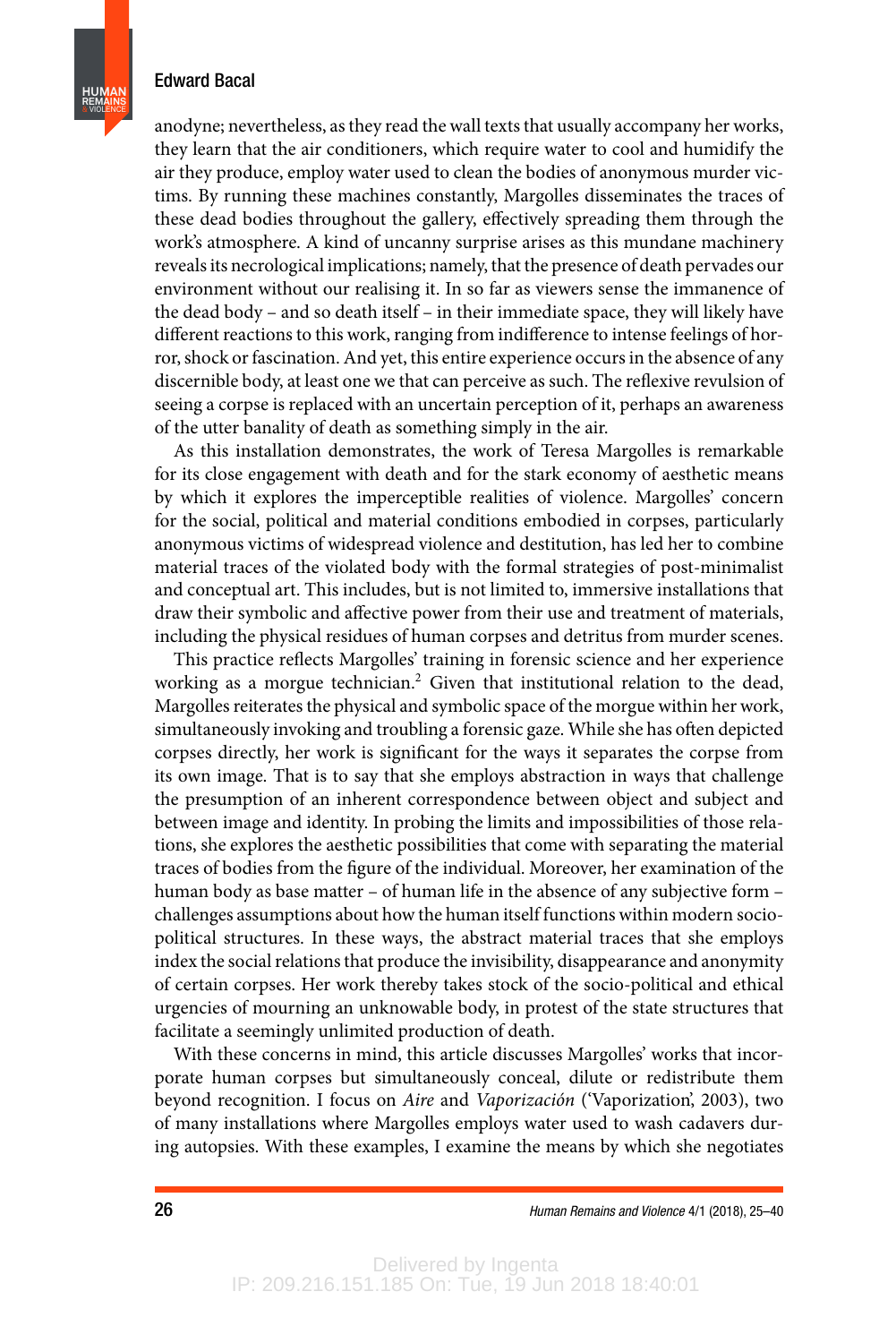

the simultaneous presence and absence of the corpse, arguing that her pervasive distribution of corporeal matter – a distribution of spectral absence – charts the dissolution of the social, political and spatial borders that contain death from the public sphere. In turn, I consider how Margolles places viewers in uneasy proximity to mortality, bodily abjection and violence in order to illustrate the equally sociopolitical and aesthetic conditions by which bodies become base matter. I ultimately argue that her aesthetic strategies match her ethical aspirations to reconsider our relation to death, violence and loss within, and as constitutive of, the polis.

## Aesthetic responses to socio-political exigencies

Teresa Margolles has built her career alongside the social, political and artistic context of contemporary Mexico. Beginning with her participation in SEMEFO, a metal band-turned-art collective, her artistic practice began in Mexico City at the start of the 1990s.<sup>3</sup> Since then, her work as a solo artist has continued to chart the vicissitudes of Mexican society, although increasingly on a broader art-world stage, including major international projects throughout Europe and the Americas (for example, she represented Mexico in the 2009 Venice Biennale). Given the nature of her practice, attitudes toward her art have typically been mixed. She has courted much critique and dismissal on the part of viewers and critics who see her work as an art of sensation and shock. To be sure, this reaction is principally aimed at her relatively jarring techniques, which arguably flout conventions of moral taste and ethical practice, bordering on a kind of nihilism or empty sensationalism. Particularly problematic is her use of dead human biomatter, which appropriates the matter of bodies that have not consented or cannot consent to that application. Moreover, when Margolles does acquire the consent of kin, it is often in circumstances where the latter's incentive to cooperate is largely born of socio-economic disparity; for example, Margolles has covered the cost of burial where the deceased's family cannot afford it.<sup>4</sup> As such, Margolles' aestheticisation of death, violence and destitution, usually by way of abstract artworks that rarely explicate their intents and purposes, is liable to cause anxieties among viewers who are inclined to see her work as taking advantage of abject conditions to generate controversy. From this perspective, one may ask if it is ethical – if it is right, proper or respectful – to make and exhibit these works. Is the artist, along with the institutions that display her work and the viewers that consume it, complicit in the spectacularisation of the conditions she ostensibly critiques?

These questions are certainly relevant, and while I think they miss much of the nuance and critical potency of Margolles' practice, I am not interested in simply dismissing them. That said, a full overview and repudiation of these critiques is unfortunately outside the scope of this article; however, I believe my analyses of her work will indirectly respond to these claims, arguing against the underlying assumptions and attitudes that inform them. Central to this is an attempt to think against a kind of humanist morality that instinctively views the corpse in the same terms as it does the living human subject, complete with a sense of a priori agency and dignity. As I argue, Margolles challenges these assumptions to interrogate the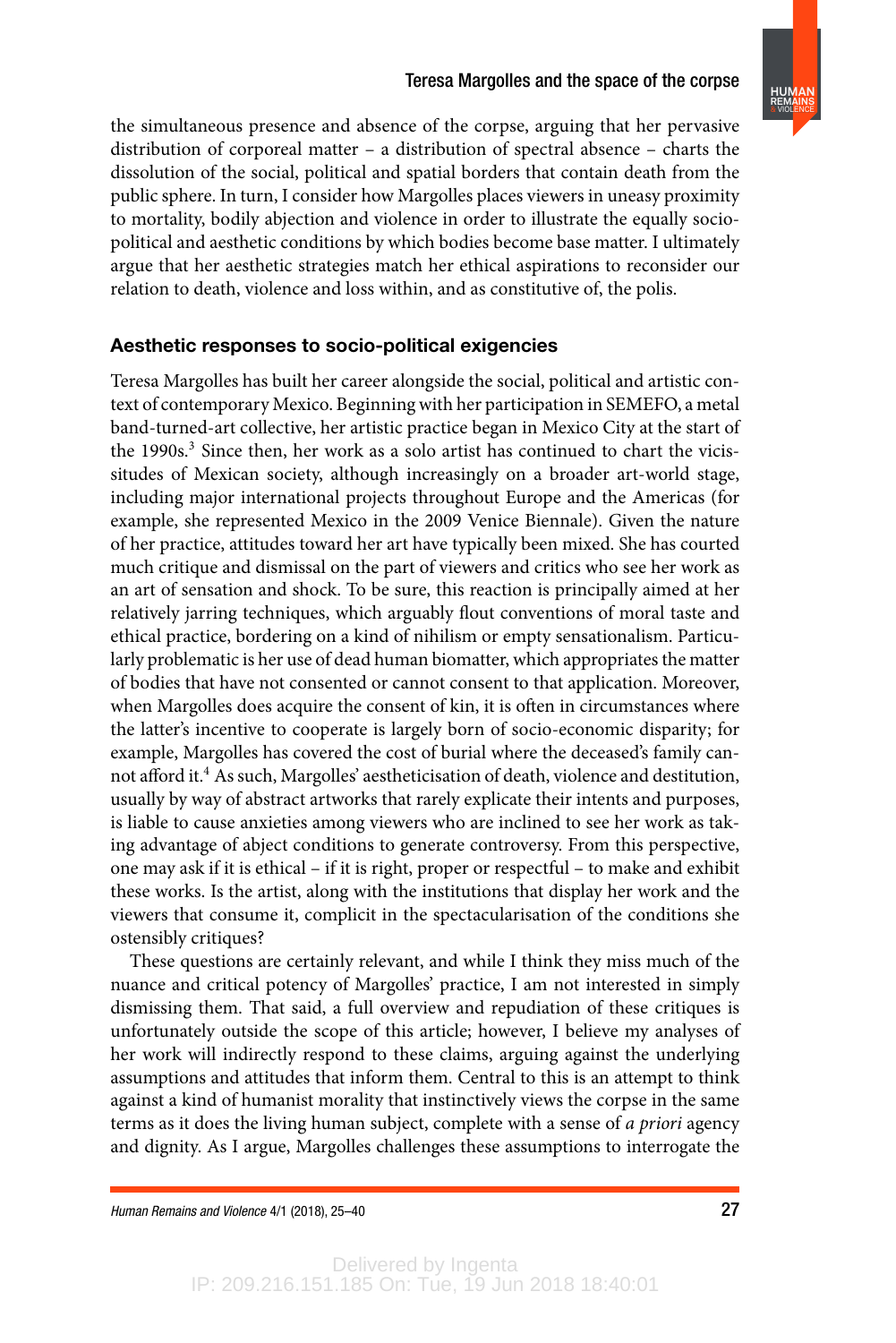ways that life, death and the human are socially and discursively constituted, and to consider the corpse's material specificity outside of commonplace attitudes. This is not to degrade, or foreclose respect for, the corpse but to consider its political and ethical potency as something other than a proxy for a subjective erstwhilelife. The question of ethics that Margolles raises is therefore less 'Is it right to display her works?' and more 'How do we exist alongside the corpse, as something that upsets our received assumptions about the integrity of life, death and the body?'

To address these questions, it is necessary to touch upon the historical circumstances that Margolles' work has evolved with. To offer an admittedly rushed overview, her practice emerged during a new period of social upheaval and instability in Mexico, particularly following the social and political shifts encapsulated by the North American Free Trade Agreement (NAFTA). The signing of NAFTA in 1994, followed by economic crises and the destabilisation of state power, also signalled the rise and collapse of industrial towns along the Mexico–US border. Having largely emerged to complement the newly deregulated import of cheaply produced goods into the US, these towns (most infamously Ciudad Juarez) have become notorious for incredible levels of violence that have become all but normal in daily life (for example, 27,199 murders were recorded throughout the country in 2011, amounting to around 24 murders per 100,000 people. In Ciudad Juarez, whose population falls under 1.5 million inhabitants, 3,116 murders were reported in 2010, amounting to about 8 a day).<sup>5</sup> With the implosion of local economies and the coincident growth of the drug trade, these regions have become new hubs for the transit of cocaine northward, and so have become subject to the informal dominance of narco-traffickers. This has meant the proliferation of gang fighting, executions, kidnappings, femicides and vendetta killings. Furthermore, the spectacularity of this violence, in its pervasive mediatisation and theatricality, has amplified the visibility of dead and dismembered bodies in images and in public view, providing a rich source of scandal in news reportage and political discourse. More generally, the presence of death has made itself dramatically more immediate, as the frequency of murders and the sight of corpses have become increasingly familiar in everyday life. Where this violence had traditionally been limited to those within the crime underworld, since the 2000s it has spilled over to broader facets of society: bystanders, police and military, female factory workers, journalists, family of narco-traffickers and others uninvolved in the drug trade have all recurrently figured as murder victims. More than just a surge in crime, then, the seeming indiscriminateness by which violence extends to potentially anyone indicates a condition of terror, in so far as it becomes possible to imagine anyone as a corpse in the street, a body in a mass grave or raw flesh in the morgue. There is a perverse levelling in this indiscrimination between who can be killed, reminding us that here, as Margolles explains, 'social conditions that could guarantee anyone's life do not exist'.<sup>6</sup>

The state has responded in kind, unleashing a contentious war on drugs – most dramatically under Felipe Calderon's administration in the late 2000s – for which an uncompromising police and military response has exacerbated violence to an even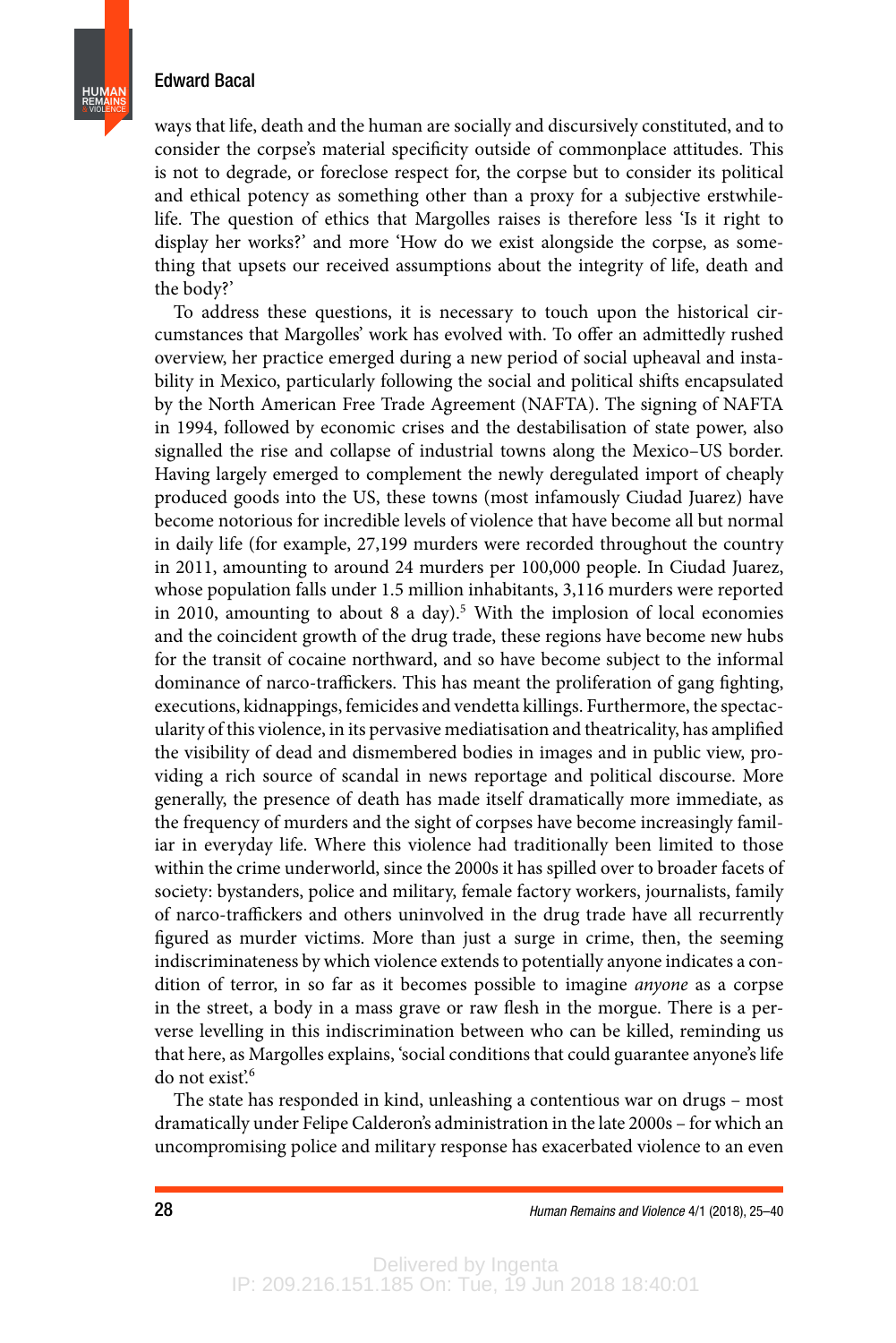**HUMAN REMAINS** & VIOLENCE

greater level. Given the state's attempt to recover a 'monopoly on legitimate violence' via militarised clampdown, and given popular and official rhetoric that justifies the killing of citizens by implying that violent death is merely the price one pays for entering the drug trade, a quasi-state of emergency and exception has taken hold throughout much of the country.<sup>7</sup> The state struggles with gangs to maintain control over territory, it exercises the sovereign privilege of deciding the point at which killing citizens is legitimate, if only as the justification of its own means and ends of control. As Cuauhtémoc Medina notes, 'We cannot, therefore, but detect a close relationship between the atrophy of a democracy helpless to implant itself by the force of its measured violence, and the hypertrophy of the sovereignty of a sacrificial practice that does not aspire to political hegemony: it merely seeks to tighten control over this necessarily fluctuating commerce, whose illegality turns it into an particularly deregulated branch of contemporary capitalism.'<sup>8</sup> In this sense, the Mexican war on drugs dredges up the sacrificial function of sovereignty, as Georges Bataille and his followers have theorised it.<sup>9</sup> Born out of an originary violence, sovereignty finds its essential function in transgressing the limits between life and death; that is, in the excessive production of death that comprises sovereignty's own unregulated economy of sacrifice.<sup>10</sup>

This is the also sense in which Achille Mbembe theorises sovereignty in terms of 'necropower', whereby politics consists in the 'generalised instrumentalization of human existence and the material destruction of human bodies and populations'.<sup>11</sup> Mbembe, rejecting the idea of sovereignty as the governing of autonomous subjects within a community bound by reason, posits life and death as foundational political categories for the respective bio- and necropolitical operations of the state. The sovereign exercises power, qua necropower, in its self-legitimising control over the production of death. As a prominent example of necropolitical operations, Mbembe discusses modern warfare as an exercise in dividing populations into different biological categories, corresponding to those who may and may not be justifiably killed. In distinction to traditional forms of war, conceived as a rule-governed contest between states, we see a collapse between the means and ends of war in its informal, necropolitical guise.<sup>12</sup> War becomes a function of the sovereign expenditure of death, a reflexive justification and enactment of the sovereign prerogative to take life. War is both without ends, in terms of instrumental justification for its means, and without *end*, in that it guarantees an indefinite state of exception for which the sovereign may extend its control over life and death beyond the distinction of war and peace time. As Medina then explains, reflecting on the state of Mexico in the wake of its war on drugs, 'we are drifting into a normalised management of conflict, designed to secure the immortality of democratic capitalism by means of everlasting wars without truces or victories.<sup>13</sup> And further, 'we have the proliferation, theatricalization and inexorable progression of a violence that is spectacular and without measure<sup> $2.14$ </sup> with the transgression of the limits between life and death, and in the absence of social conditions that, pace Margolles, protect anyone's life, the generalised presence of death bespeaks its extension beyond the social, juridical and political limits that we expect to contain it.

Delivered by Ingenta IP: 209.216.151.185 On: Tue, 19 Jun 2018 18:40:01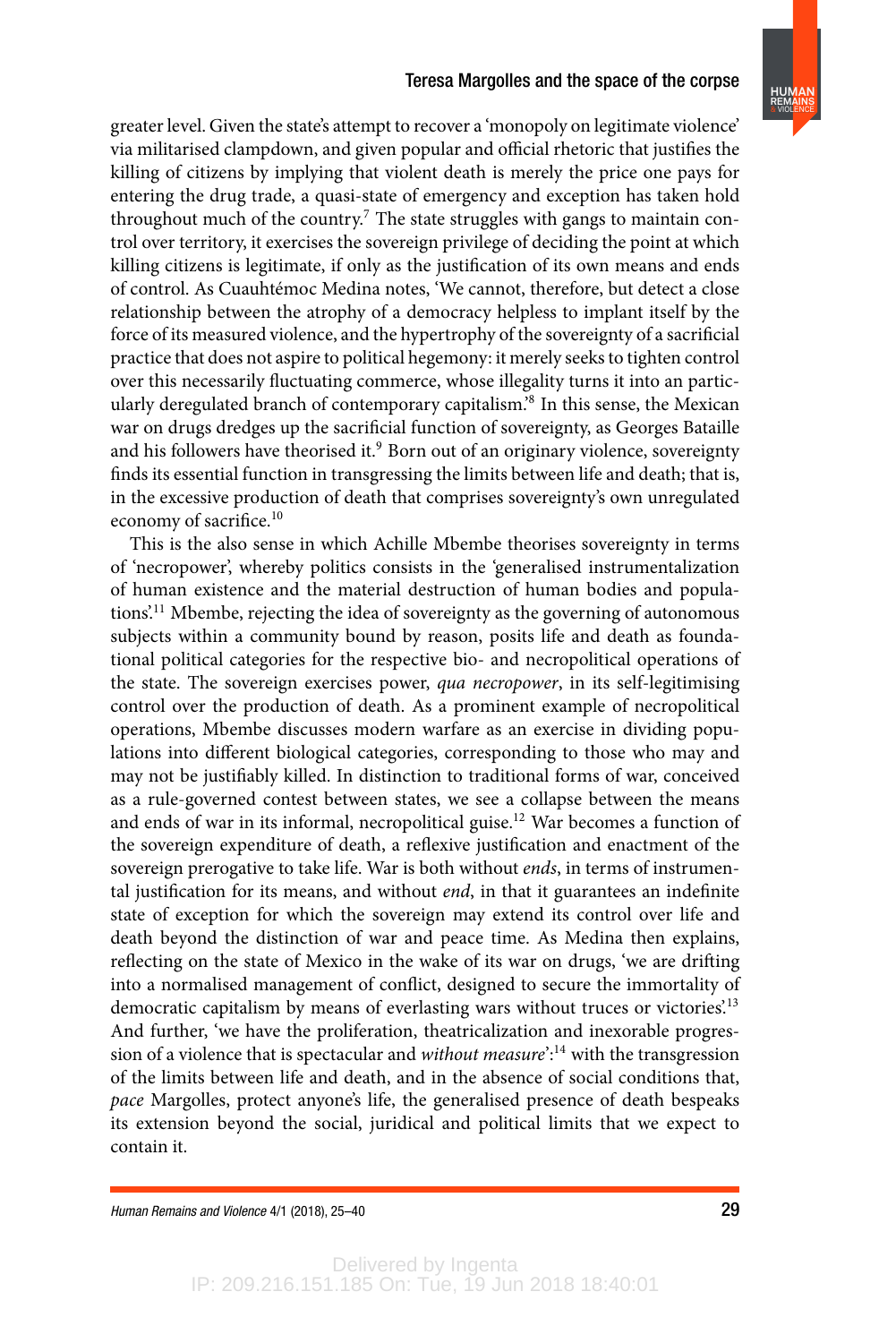**HUMAN REMAINS** & VIOLENCE

#### Bodies at their limits

How do these contextual circumstances figure into Margolles' work? The answer varies with each project and the particular means by which she carries it out, especially since she typically does not posit direct commentary or explanation from which we might read a particular position. That is not to say that she dissembles any political opinion or purpose, nor denies her art its capacity to voice protest; rather, she prefers to index political reference points by allowing her materials to draw out their existing significance, if not also their qualitative insignificance. Her work puts pressure on the epistemological and perceptual grounds for representing death and violence, particularly when it comes to communicating particular lives lost. In place of an inferential analysis, she explores the spectral qualities of materials and experiences as the repository of social and ethical relations that cannot be readily figured.

With these concerns in mind, the most useful starting point for discussing Margolles' work is the human body, including its fragmentation, dissolution and absence. Margolles' innovative and often notorious use of human bodies and biomatter, whether in representational, abstract or performative ways, speaks to the different ways in which the body serves as a material measure of social and ethical conditions. Whether preserved – either in life or in death – or destroyed, brutalised or protected, honoured or forgotten, marked or unmarked, the body and biomatter index qualitative conditions of life: its socio-economic value, its subjection and subjugation and its social relevance, all of which are performed upon and through the body. Flesh becomes a carrier and, in certain circumstances and to certain degrees, a marker of the body's existence as a social and political object. As Coco Fusco, discussing SEMEFO's work in a distinctly post-NAFTA register, explains, this art 'doesn't champion the sanctity of the body but underscores the desacralizing of life that is the suppressed underside of Mexico's ongoing economic crisis'.<sup>15</sup> For these reasons, the body, its by-products and its material traces serve as privileged media for Margolles, who finds a lived social history embedded within them. The body's presence, as well as its absence, serves as both the material and immaterial foundation for Margolles' aesthetic and social interventions.

At the same time as Margolles calls forth a body she also dispels it, alleging it as the abstract imprint of its disappearance, the material trace of its dematerialisation. Her use of indexical remainders represents the difference between presenting an absence and tracing the body's disappearance from presence; it presents signifiers that do not conjure particular bodies as much as they expose the material traces of disappeared referents, reflexively performing the temporal and spatial disjunction inherent to any signifier. Much of this effect – this kind of spectral materiality, iterated in the present imprint of a disappeared figure - comes down to the specific materials Margolles uses: residues and remains that attest to a body and to a life, as well as to the negation thereof. These materials range from unadulterated human biomatter such as blood, fat and sweat to sundry matter taken from places where murdered bodies were found. In both cases, there is a physical and spatio-temporal specificity to these the materials, in the direct and intimate relation of bodily fluids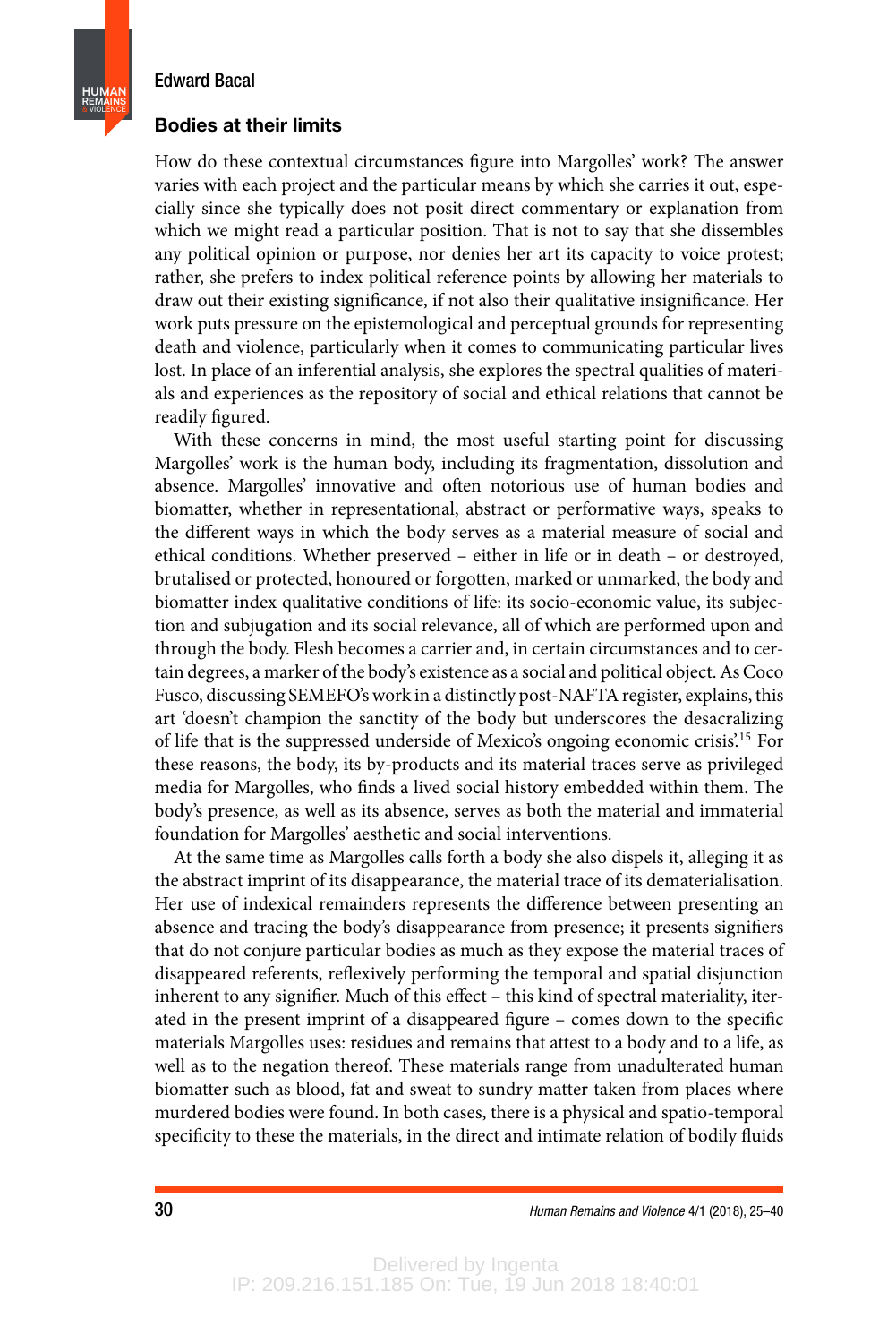

to a body or of incidental materials to a corresponding scene; however, these fluids do not amount to a body or its image, nor do they explicate the forensic details of who, what, where, why, when and how such a body existed. In sum, Margolles invokes a certain singularity, promising the existence of a real referent but stops short of offering positive knowledge of it.

# Water, air, fog

These effects are best expressed in works where Margolles sources water from the morgue. As a method for transmitting the physical traces of corpses, she preserves and recycles the water she uses in the standard practice of washing corpses in preparation for forensic examination. To be sure, the water is heavily sanitised, such that the smell of antiseptic will typically overshadow the presumed smell of a cadaver's remains. Nevertheless, this water serves as a particularly effective medium for dissolving the body's material traces into a fluid form, which one can then redistribute in otherwise impossible ways. Given its fluidity and the wide range of possibilities it opens for material exploration, water lends itself to countless different forms, applications and manifestations, whether in works that are solid, liquid or vaporous. For instance, Margolles has mixed this water with cement to create concrete benches (e.g. Untitled, 2010), giving a stable and lasting form to an otherwise elusive material. She thereby preserves water in forms that are solid and available to physical contact, as one can readily sit on a bench for extended periods of time, pressing and conforming one's own physical figure to a solid mass. In a different way, Aire runs this water through air conditioners, spreading it so thin that it becomes impossible to distinguish from its surroundings, becoming all but perceptible. And in Vaporización she runs this water through fog machines, multiplying its surface area and spatial reach by turning it into a pervasive ether that is tangible yet nebulous. As these works demonstrate, water, regardless of its internal content, is practically and formally useful for experimenting with the materiality of art objects. Lacking any given shape, figure, distinct surface or unity of form, water is in certain ways a kind of post-minimalist 'anti-form' material par excellence: its fluidity perfectly embodies the tension between the material and immaterial that occurs at the contingent and fluctuating limits of form itself.

Water also represents a kind of theoretical analogue for the body as Margolles conceives it. Like the water in these works, Margolles' bodies exist in their fluidity. Endlessly divided and multiplied, spread across a plurality of surfaces and things, and manifest in different shapes and textures, these bodies are without distinct beginnings or ends. Even as these bodies pervade the water that hosts them, it remains impossible to locate bodies within it, to discern the physical limits that would constitute a figure. As such, these bodies represent neither an absence nor a presence but an aporetic condition in which they are simultaneously there and not there. The body exists as an instance of empirical negation, such that we can take its existence only as a matter of faith.<sup>16</sup> The materially specific biomatter of a singular being is contained in the water, yet no such matter is perceptible; or rather, the body neither appears nor functions as a body: its bodyness does not take place in what we

Human Remains and Violence  $4/1$  (2018), 25–40  $31$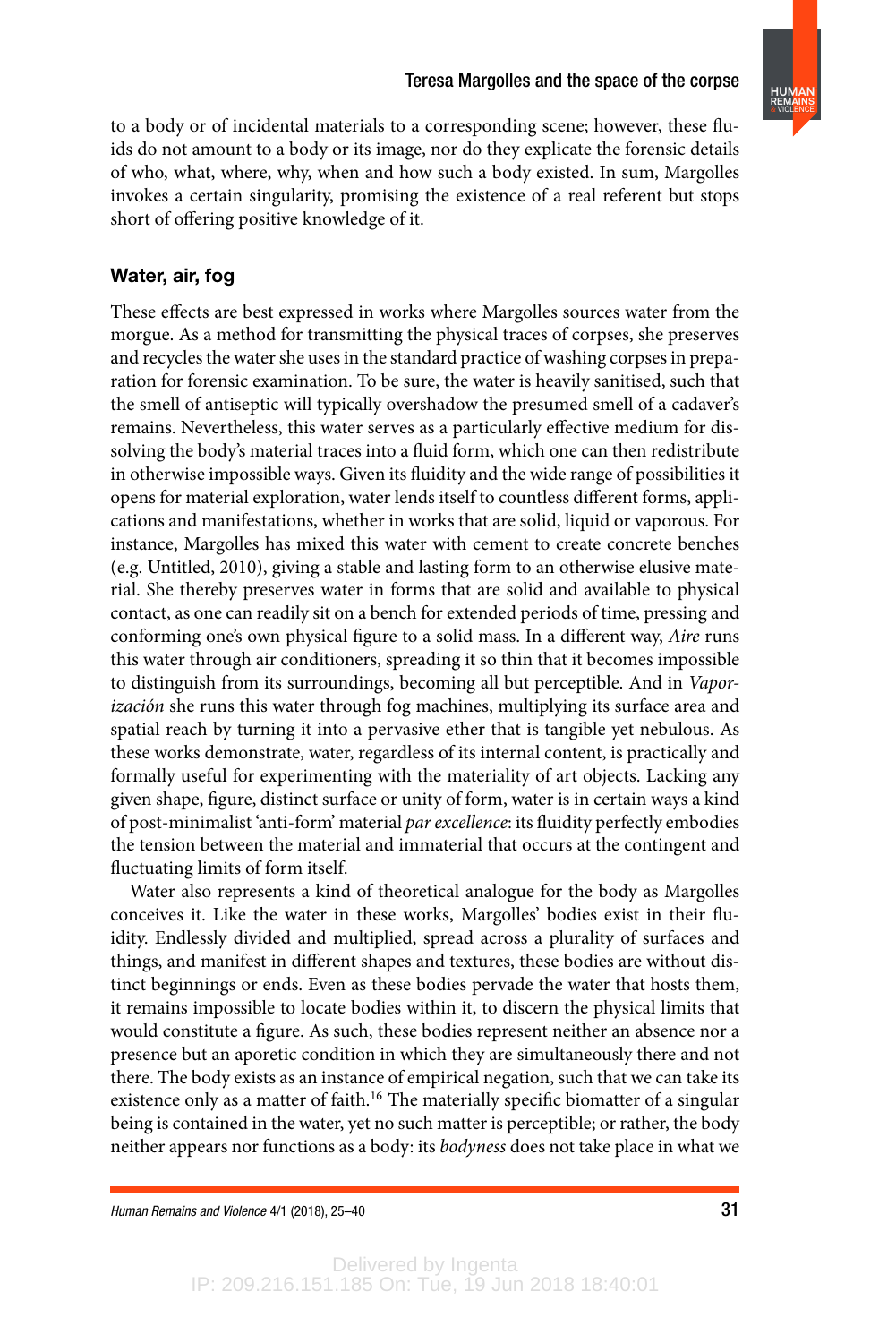**HUMAN REMAINS** & VIOLENCE

> typically think of as a body; namely, the biological figure and biological figuration of an autonomous existent. But Margolles offers no such things. The body, and more precisely the corpse, not only fails to express itself in the legible shape or figure of a bio-ontological unity but exists in its disunification, distention and dissolution. Margolles dissolves the body into something that is almost nothing, a material that borders on the immaterial, but also, perhaps, an immateriality that touches upon the material. As Klaus Görner and Udo Kittelman explain, in these works, the remains of life 'hover at the very limits of the depictable, at the limits of art, precisely where death – beyond all symbolisation – just manages to remain visible as the dissolution of form<sup>'17</sup> I take this to mean that form exists at the point of its disappearance, in the emptying out of meaning and dissolution of figure that remains in the place of life or a body. In this way, as Gabriela Jaregui notes, Margolles' 'art is defined by the tension between thingness and nothingness':<sup>18</sup> it moves between something some thing, some body, somebody – and nothingness, preserved in a state of ontological suspension. To reiterate, the work is not a present marker of an absent form but marks the *absenting* of form. As an indexical marker of bodies that in fact exist, what does this water index? The answer, I argue, is the spectral materiality of a body that marks the limit of its (dis)appearance.

> To follow this argument, let us return to Aire, which matches a lack of discernible phenomena with the contact of morbid matter, establishing a paradoxical experience of the abject. While the implication of the corpse upon the viewer's own body is likely to produce visceral reactions, the power of such sensations also points to certain contradictions at the core of the work. In particular, I would argue that the viewer's affects not only exist outside of a perceived object to project them onto, but are born of the absence of an object of affective relation to begin with. Knowledge of the air's composition is potentially disconcerting, despite the lack of empirical basis for it: viewers may sense the proximity and possibly the invasion of the abject, and perhaps feel it compromising their embodied integrity by polluting their personal space. At the same time, this proximity is equally a distance, calling into question the material limits of the corpse itself, as something hardly contained by the limits of flesh, nor by its appropriate institutions (i.e. the morgue or the grave). Margolles simultaneously disseminates and conceals the corpse; she produces dead bodies without conjuring bodies themselves. Through the corpse's contact with the morgue water and its subsequent passage through air conditioners, what is solid melts into air. The substance of the work, the presence of death, is therefore invisible: Margolles insinuates the corpse as little more than a mild transformation in the room's climate, something one experiences as a change in atmosphere rather than a confrontation with a discrete object. It is therefore uncertain whether it is this contact with death or simply the cold air that might give viewers goose bumps, but it is also uncertain whether such a distinction between the absent presence of death and its material manifestation holds. This work registers the corpse, in its imperceptibility, as an environmental quality to be felt only indirectly as the sensation of something touching upon one's body without ever being there. In this sense, the work recalls the popular trope of feeling a chill when coming into contact with a ghost, whose spectral presence cannot show itself but can alter general conditions of perception.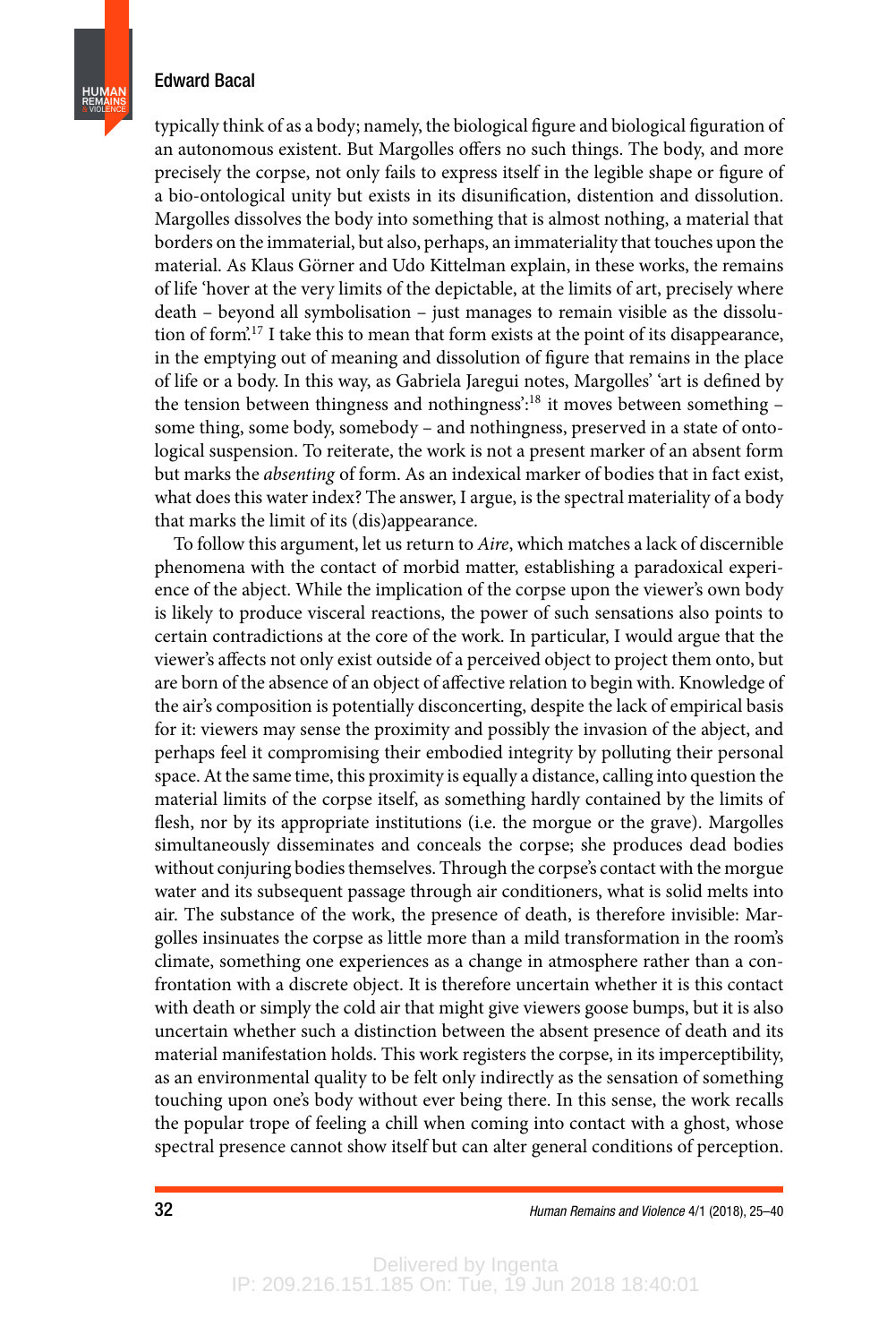

Bodies never truly touch, yet viewers experience a contiguity or adjacency with other bodies, occurring in the chain of material indices that transpose the limits of one's body over those of another.

Similarly, Vaporización runs morgue water through fog machines in order to flood its containing room with a pervasive haze of vapour, turning the gallery into a translucent space stripped of images or legible figures, notwithstanding the different swathes of fog that pump out of machines and the relatively vague impression of lights and other bodies in the room. One gets a marked limiting of the field of vision: where Aire engages the corpse by concealing it, presenting it on the condition of its invisibility and with a minimum of visual mediation, Vaporización renders the visual homogenous. Fog reduces the gallery to a diffusely illuminated and spatially nebulous environment, causing edges to fade and fields of depth to become radically flattened. It also impacts on the experience of time, arguably causing viewers to slow their movements and pace themselves as they take more careful stock of their positions and perceptions, if only to avoid bumping into something, but also to reconcile a simultaneous diminution and amplification of perceptual stimuli. In distinction to Aire, which seems to confound viewers by presenting something that appears to be little more than nothing, Vaporización literally clouds viewers through palpable, multi-sensory immersion. One experiences the work in a state of affective intensity, which consists in the experience of abstraction; which is to say, the sensation of objects that have been unfixed from physical position, shape and form.

For these reasons, we can read Vaporización and Aire in the tradition of phenomenologically informed art theory, which has since the 1960s theorised the lived conditions for experiencing artworks.<sup>19</sup> Along those lines, the immersive installation trades art's more traditional iconophilia and scopophilia for a spatio-temporally situated experience that decentres the artwork, dislocating it from a particular object in order to reiterate it as an unfixed assembly of affects and percepts. The installation affords viewers an awareness of their own bodies in space and time and potentially distends that qualitative experience through aesthetic intervention. The body as visual object or apprehensible figure has disappeared; in its place, Margolles offers an abstract sensation of the body, an implication of it that emerges as viewers move their own bodies through the wall of vapour or air, feeling it, smelling it, tasting it, breathing it in, absorbing it into their lungs and skin, inhabiting a space where the limits between the body and its environment, and no less the limits of the body itself, lose distinction. Yet this model is also limited: in the experience of something we cannot know – the existence of dead bodies that viewers share the gallery with – and the knowledge of something we can't experience – death – we come upon the work's phenomenological limits. At the same time as the work causes viewers to position themselves within the installation, in an experience of spatio-temporal specificity, it questions what viewers are in fact positioning themselves in relation to; that is, it challenges the supposition of establishing relations to the work in the absence, but also in the paradoxical presence, of an implied non-object.

In sum, Margolles' abstract invocation of corpses suggests the body's presence while simultaneously withdrawing it, rendering the corpse omnipresent within the gallery while also erasing it. In its indexical formation, the body is there but is also

Human Remains and Violence  $4/1$  (2018), 25–40  $33$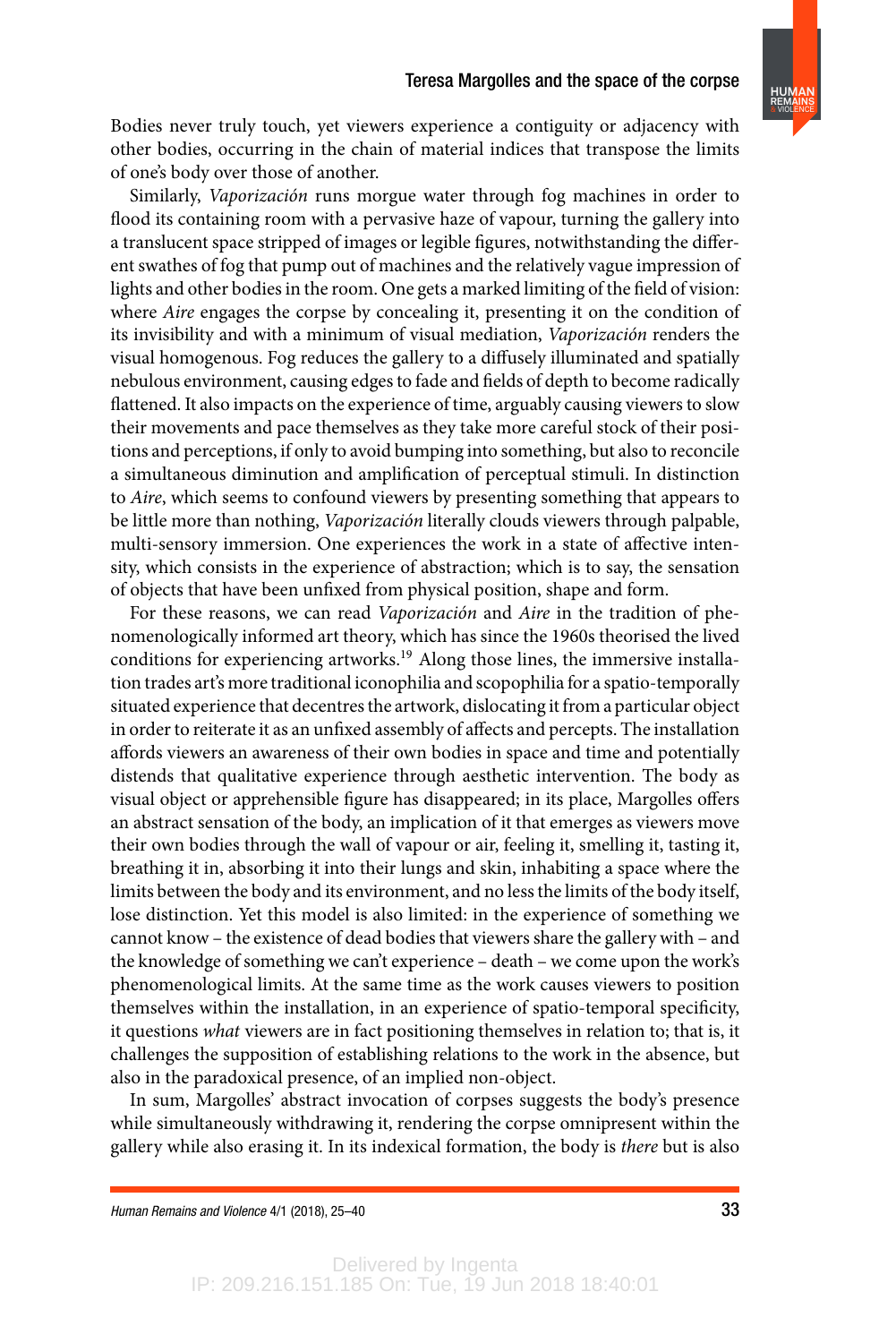**HUMAN REMAINS** & VIOLENCE

> nowhere; it exists yet never appears; it is markedly absent, yet its absence contains traces of a disappeared presence; it is there as an uncertain trace, since we cannot trace these remnants back to any particular body. In this essentially spectral quality, through which bodies haunt space without constituting themselves as bodies within it, Margolles' work questions whether the corpse constitutes a positive relation to the viewer. It asks if a subject–object relation occurs in the absence of shared presence or of perceptual or epistemological recognition. The answer seems to be no, because the work retracts any relation one might conceive to a body or bodies that we can imagine as such. One's bodily experience of the work occurs in the dissolution of a relation between bodies in space. If these works function to place viewers in contact with other bodies, specifically other dead bodies, one finds oneself unable to measure one's own body against reciprocal bodies and objects. As vapour or air immerses the viewer, entering one's porous limits, the reflexive experience of one's body occurs at the negative limits of bodies without borders, the physical and ontological unlimiting of bodies that one normally takes as distinct. To be sure, it seems unlikely that viewers will experience the work as some sort of out-of-body experience, to put it crudely, or to lose sight of the horizon of perception that grounds their experience; nevertheless, in the absence of a body with which to establish a mutual phenomenological relation, and in the perception of sensations divorced from objective qualities, one may experience something like the immediacy of a spectral chill or distention of time and space. And the corpse seems particularly apt in engendering this uncanny sensation.

#### The epistemology of the morgue

While these installations rely on their immediate physical settings – the gallery interiors that concentrate air or fog – they equally speak to a number of other spaces that Margolles' media moves through. Most significantly, her works with water testify to the corpse's passage through the morgue, which includes Margolles' position therein. The morgue is both a privileged and problematic space for the artist, who has foregrounded its role in her art since the beginning of her career. For instance, in 2000 the artist fashioned her practice via her photographic series, Autorretratos en la Morgue ('Self-Portraits in the Morgue'), which included, to name one example, an image of her standing in a white lab-coat next to a tank of clouded water, holding the brutal corpse of an adolescent girl in her arms, pietà-style. Like so many portraits of artists in their ateliers, these works document Margolles' working method and assert what her art entails: an attempt to communicate the otherwise closedoff realities of what the morgue witnesses; namely, an unrelenting, remorseless and non-transcendent production of often-anonymous death.<sup>20</sup> In that way, her work aims to transmit into public space the unflinching contact with dead bodies that occurs in the morgue, exposing the broader social realm to the inner workings of death's private spaces. Her redeployment of water transposes the morgue and the gallery, placing these seemingly incongruous milieus into virtual contact.

While Margolles bridges these realms, she also suggests that they are never really separate to begin with. The larger geographic itinerary of her water encompasses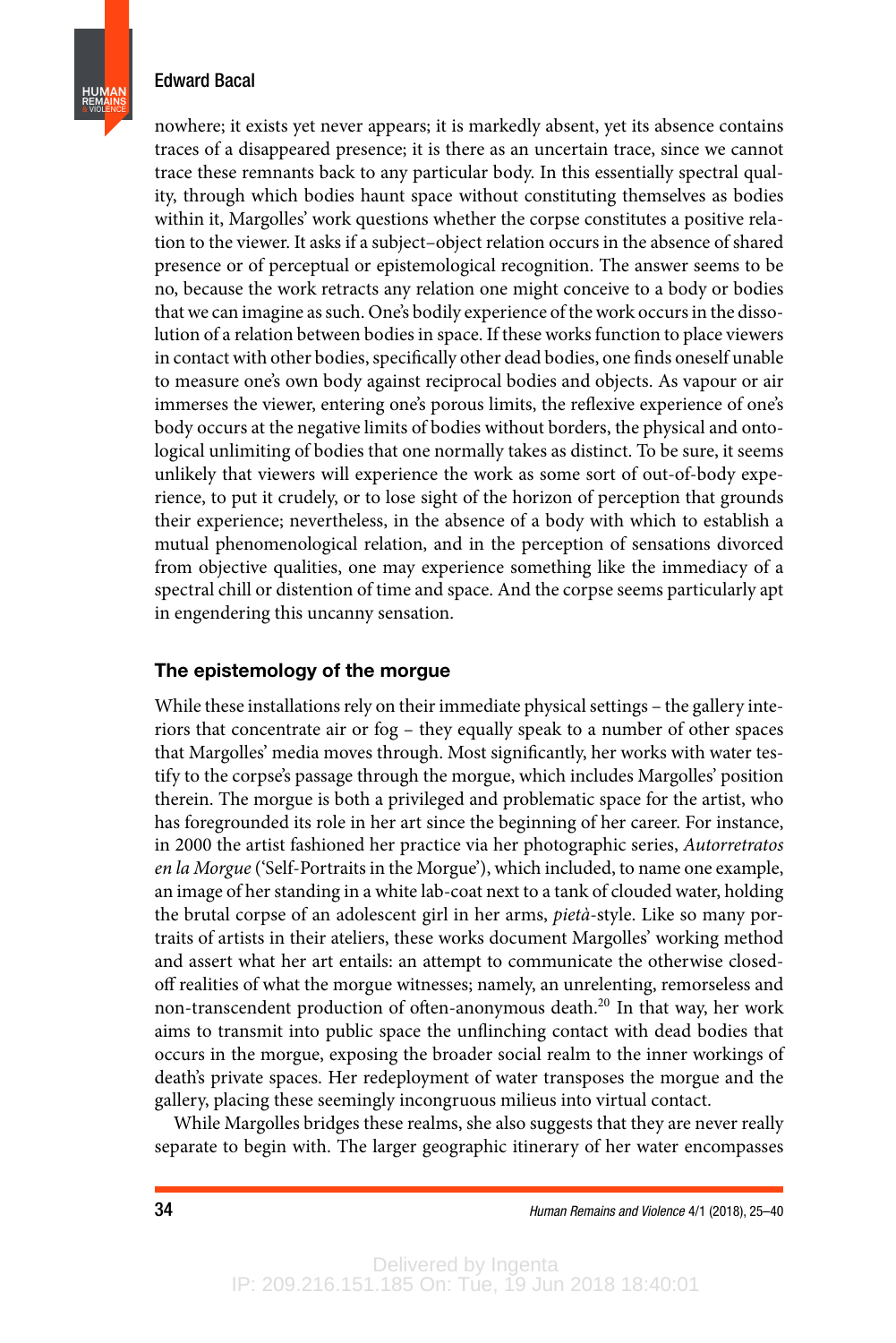**HUMAN REMAINS** & VIOLENCE

the body's transitions from public space to the morgue and back, mapping a synecdoche of life and death in Mexico more broadly. As the artist explains, the water she takes from the morgue is the same water that also gets washed away in the river and eventually rains back down upon Mexico city. In turn, that rainwater is absorbed into other bodies and into the earth, washing both the streets and the corpses that lie there before being taken to the morgue.<sup>21</sup> Comprised of these innumerable, untraceable passages through Mexico City's plumbing, rivers, water table and rain cycle, water maintains its own life through which it accumulates innumerable different residues, all of which move in and out of the morgue.<sup>22</sup> The latter thereby represents a junction for these different social and geographic trajectories to converge; it also thereby represents a real and symbolic crux for Margolles' practice, which aims to reveal the morgue's constitutive role in an economy of anonymous death that pervades the city. As the artist notes, the morgue acts as a barometer for society: 'What happens in a city morgue is what happens outside,<sup>223</sup> she states, affirming the mutual constitution of these different spaces. From there, she aims to rebut the assumption that the morgue, as symbol of the corpse in its base materiality, is a space of containment, a quarantine of death from the space of the living; instead, she posits the morgue as a metonymic expression of the vital and violent social forces and relations that contribute to the endless production of death that implicates the polis in general.

At the same time that Margolles invokes the morgue, she also complicates its relation to the corpse and its presentation. To be sure, the morgue has cast on long shadow on visual and popular culture – not to mention scientific and civic culture – dating back to at least the nineteenth century, when the Paris morgue drew up to 40,000 patrons in a day to view corpses.<sup>24</sup> As the primary site for mediating interactions between the public and the dead (not including the cemetery, where death is literally buried away and largely ritualised), the morgue sets its own institutionalised relation to the corpse as an object of perception, particularly as something to perceive objectively. The morgue's claim to ostensible scientific and institutional disinterest distances death's immediacy by supposing an instrumental relation to death and the dead body. It is there that one treats the body precisely as inanimate matter, perceiving it in terms of its biophysical facticity. For Margolles, however, it is a site in which to up-end the function of her chosen forensic methodology, which conventionally uses material evidence – the corpse, and whatever matter it has been in contact with – to deduce the body's identity in life and the conditions of its death. Where, as Rebecca Scott Bray notes (referring to a series in which Margolles took close-up photographs of cadavers), 'Autopsies function to explain death to "help the living. . ."', Margolles' works 'establish nothing of identity even when they highlight a key individual semiotic fragment [such as] a tattoo<sup>25</sup> Margolles resists the urge to present the dead body as more than a dead body, to perceive it on the condition that it corresponds to a particular subjectivity or identity; rather, the material speci ficity of the corpse qua corpse takes the place of the body as something knowable. To these ends, David Francis summarises that 'Margolles employs our understandings of the morgue to invert our expectations of perceiving (or cutting into) the dead and its interior. In spite of her academic training, what the artist appears to be

Delivered by Ingenta IP: 209.216.151.185 On: Tue, 19 Jun 2018 18:40:01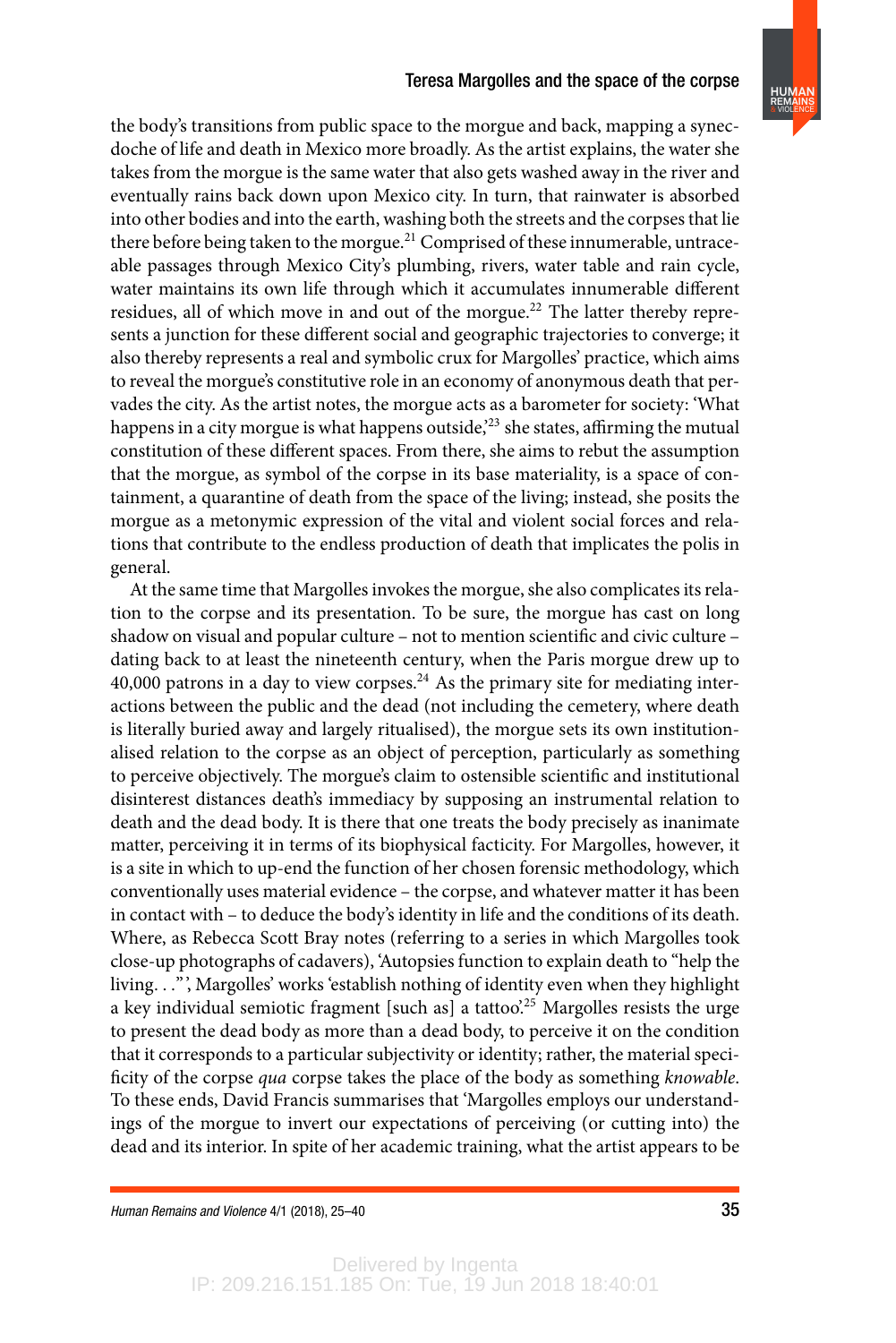elucidating becomes a hermeneutics of contemporary misapprehension, where the body and the cause of its death are intimated in the space of attempted perception, where our desire to perceive differently is just as important as our incapacity to do so completely.'<sup>26</sup>

In these ways, Margolles inhabits the morgue as a kind of heterotopia, to use Michel Foucault's term for the 'other spaces' that simultaneously exist within and without society's normalised structures.<sup>27</sup> Or as Medina states, drawing upon Foucault: 'To operate within the morgue, and upon its content and purpose; to operate from this "space outside" allowed Margolles to realise a "heterotopy": a description or reading of a territory that appeared as a "refutation, both mythical and real, of the space of life".<sup>28</sup> For Margolles, then, the morgue provides an interstitial space where she can renegotiate the distinctions between life and death and between living and dead. By exploiting the morgue's privileged access to society's excess of human expenditure, she demystifies this site and, furthermore, reveals its inextricability with the social realm. That is, she inhabits this institution without necessarily subscribing to the relations it institutionalises. To be sure, the chance encounter between the artist and an anonymous body (very possibly on an actual dissecting table) is made possible by this institution at the same time that Margolles assumes a critical position within it. In particular, she avoids taking an instrumental relation to death that would see the corpse as a distinct object, isolated from the life of the polis and the polis of the living. Likewise, she does not explain away death in terms of forensic causality but draws out what exceeds its objectivity, namely, the material indices of an inappropriable morbidity. Finally, by redistributing these traces, her aesthetic inventions extend this heterotopia into the gallery and further into public space, allowing the presence of death to become pervasive, but not without eluding our immediate perception.

Despite the significance of this working method, Margolles has since moved past her mortician's post, deeming it unnecessary when the proliferation of public killings has meant the corpse is no longer something obscure. Since the late 2000s – particularly with the rise of Northern Mexican drug wars – Margolles' work has seen her take her forensic approach outside of its institutions and into the streets, focussing on the public spaces where violence occurs and where bodies are found. In other words, she has moved from the corpse itself to what is left in its place,<sup>29</sup> retaining her quasi-forensic methodology but cutting out the proverbial middleman by going straight to crime scenes. There, she collects 'evidence' of the corpse's presence as it is directly embedded in the city. For example, this includes works like Sonidos de la Muerte ('Sounds of the Dead', 2008), an audio installation which presents field recordings of murder scenes. While asserting a direct physical relation to a site of violence, the work seems to almost parody the idea of deductive inquiry that we associate with forensic investigation. The work collects evidence, tracing the spectral presence of violence and death much as one would trace a body with chalk, but any evidence it records amounts to all but nothing; that is, nothing translatable into legible signs of identity or narratives of murder. Instead, it offers the stillness of a plain field recording, haunted by the implication of an act that once occurred, an event that this recording could not itself actually record. The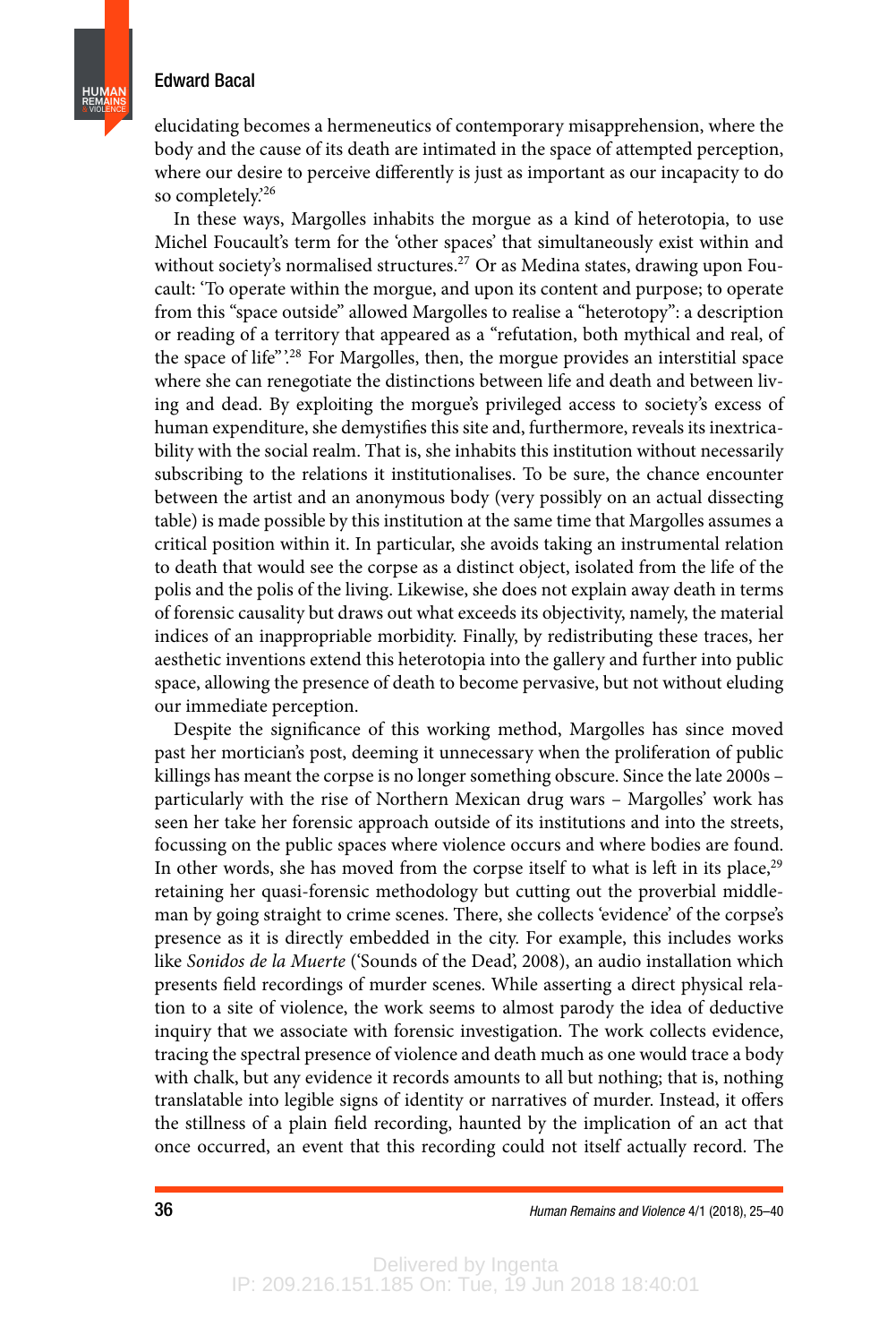#### Teresa Margolles and the space of the corpse



archival function of such impressions is therefore moot, in that we cannot trace this evidence back to any person, time or even place, for these recordings offer no information beyond the spectrality by which they document a vague something that happened somewhere. It is evidence that doesn't have a clue. Indeed, Margolles seems content to leave us uncertain, going through the motions of capturing indexical impressions of violent scenes, but confounding the evidentiary function of such indexes. She compiles archives of evidence that forego their legibility in order to elude their application as inferential documents, offering instead what Medina calls 'a heterodox experience of knowledge and an ethical investigation pushed to the limit'.

What we can ultimately take from Margolles' work is this final idea of an experience, particularly an ethical experience, that occurs at the limit of our apprehension. In that respect, all of Margolles' media serves a similar function, whether she compiles it inside or outside of the morgue. By emptying materials of inferential value, she rejects a biomedical or forensic will-to-knowledge, and so any instrumental relation to the corpse born of a desire to know it. As such, she does not allow viewers to apprehend the corpse, but only the limits by which we fail to perceive the body of an anonymous death. Certainly, we cannot trace morgue water back to any identifiable person, only to bodies whose spectral materiality indexes a socio-political condition of indeterminacy. It is that condition, in its material specificity, that she attempts to draw out. In doing so, Margolles replaces a forensic gaze with an ethical position that forecloses the epistemological or phenomenological appropriation of the corpse: to encounter the body as it is – namely, as an anonymous corpse – is to respect it as such. It is not to mourn it or acknowledge it only on the grounds that we can perceive and relate to it as distinct object, one we can name, categorise, identify or identify with. Rather, to respect the material specificities of the corpse, as constituted in the socio-political production of its death and anonymity, is to paradoxically mourn the corpse as something we cannot conceive in a subject–object relation. Where mourning is traditionally understood as the disinvestment of libidinal cathexis upon an object of attachment, Margolles asks us to mourn those with whom we cannot assume such a relation. She asks us to reconstitute our relation to the dead by rethinking how we, who mostly presume ourselves to comprise a community of living embodied beings, meet our social and ethical limits in the encounter with that epistemological and ontological excess. This encounter takes the liminal form of the spectral presence of bodies we cannot perceive as such; bodies that lack distinct edges by which to separate one figure from any other, or from the world at large; bodies we cannot gaze upon as discernible objects nor pinpoint in an object such as an artwork; bodies that, in their anonymity and abjection, appear only at the point of their abstraction; bodies that do not represent a sacred life but trace a condition of insignificance; and bodies that refuse the material figuration of an individual subject. In staging this encounter, Margolles brings us to, and hence displaces, the limits that separate the world of the living from a world saturated with the dead; that is, a world where death is not only omnipresent, if only spectrally, but weighs upon the living in the constitution of social life itself.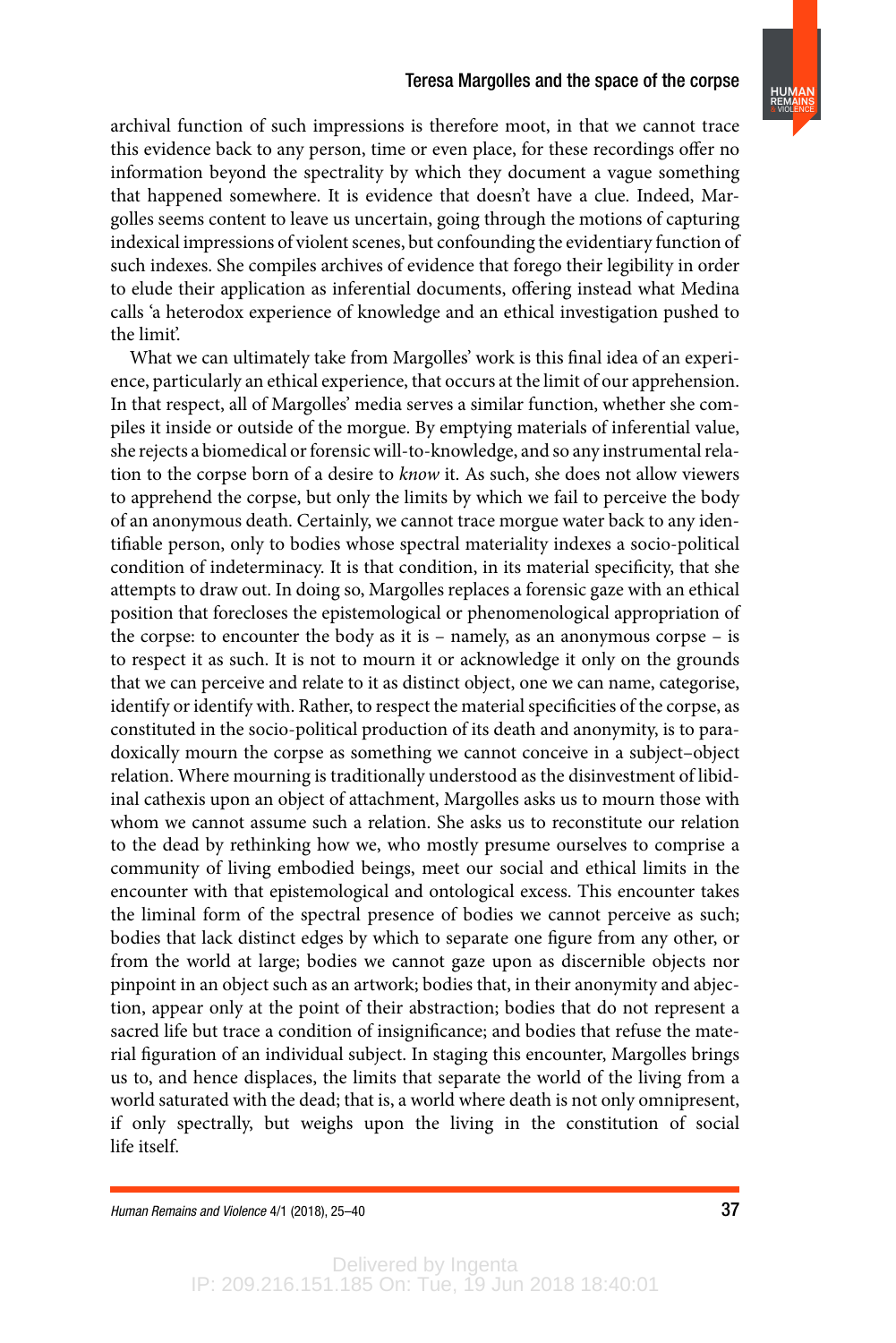**HUMAN REMAINS** & VIOLENCE

# Acknowledgement

This research has been supported by a Social Sciences and Humanities Research Council doctoral fellowship.

# Notes

- 1 I base my description of this work on its installation in London's Hayward Gallery in 2012, where it was included in the exhibition Invisible: Art about the Unseen 1957-2012. The specifics of the installation are subject to change with different iterations. Note: This work is not to be confused with the 2002 work of the same title, which uses humidifiers rather than air conditioners, nor with the 2003 work, En el Aire (In the Air), which uses bubble machines.
- 2 In addition to studying art, Margolles earned a degree in forensic medicine and science of communication from the Universidad Nacional Autonoma de Mexico. She has also worked professionally in the Mexico City morgue.
- 3 SEMEFO stands for Servicios Medicos Forensicos (Forensic Medical Services), named after the civic institution that collects corpses and delivers them to the morgue.
- 4 This is the case in Lengua ('Tongue,' 2000), which consists of a severed tongue that had belonged to a street youth, and *Entierro* ('Burial,' 1999), a concrete block that entombs a stillborn foetus. In making these works, Margolles met with the families of the deceased to negotiate her adoption of the tongue and foetus, respectively. In the former instance, Margolles funded the burial, and in the latter she provided another kind of burial for the child, that would otherwise have been discarded as medical waste.
- 5 R. Fausset, 'Amid Drug War, Mexico Homicide Rate up for Fourth Straight Year', Los Angeles Times, 21 August 2012, [http://latimesblogs.latimes.com/world\\_now/](http://latimesblogs.latimes.com/world_now/2012/08/in-midst-of-drug-war-mexican-homicide-rate-increase-for-fourth-straight-year.html) [2012/08/in-midst-of-drug-war-mexican-homicide-rate-increase-for-fourth](http://latimesblogs.latimes.com/world_now/2012/08/in-midst-of-drug-war-mexican-homicide-rate-increase-for-fourth-straight-year.html)[straight-year.html,](http://latimesblogs.latimes.com/world_now/2012/08/in-midst-of-drug-war-mexican-homicide-rate-increase-for-fourth-straight-year.html) accessed 1 December 2016; N. Valencia, 'Juarez Counts 3,000th Homicide of 2010', CNN, 15 December 2010, [www.cnn.com/2010/](http://www.cnn.com/2010/WORLD/americas/12/15/mexico.juarez.homicides/index.html) [WORLD/americas/12/15/mexico.juarez.homicides/index.html,](http://www.cnn.com/2010/WORLD/americas/12/15/mexico.juarez.homicides/index.html) accessed 1 December 2016.
- 6 T. Pimentel, 'Conversation between Taiyana Pimentel, Teresa Margolles, and Cuauhtémoc Medina', in C. Medina (ed.), Teresa Margolles: What Else Could We Talk About?(Colonia (Cuauhtémoc and Barcelona, EditorialRM, 2009), p. 93.
- 7 C. Medina, 'Materialist Spectrality', in C. Medina (ed.), Teresa Margolles: What Else Could We Talk About? (Colonia Cuauhtémoc and Barcelona, EditorialRM, 2009), p. 22.
- 8 Medina, 'Materialist Spectrality', p. 27.
- 9 See M. Botey, 'Toward a Critique of Sacrificial Reason: Necropolitics and Radical Aesthetics in Mexico', in C. Medina (ed.), Teresa Margolles: What Else Could We Talk About? (Colonia Cuauhtémoc and Barcelona, EditorialRM, 2009), p. 135.
- 10 A. Mbembe, 'Necropolitics', Public Culture,15:1 (2003), 16.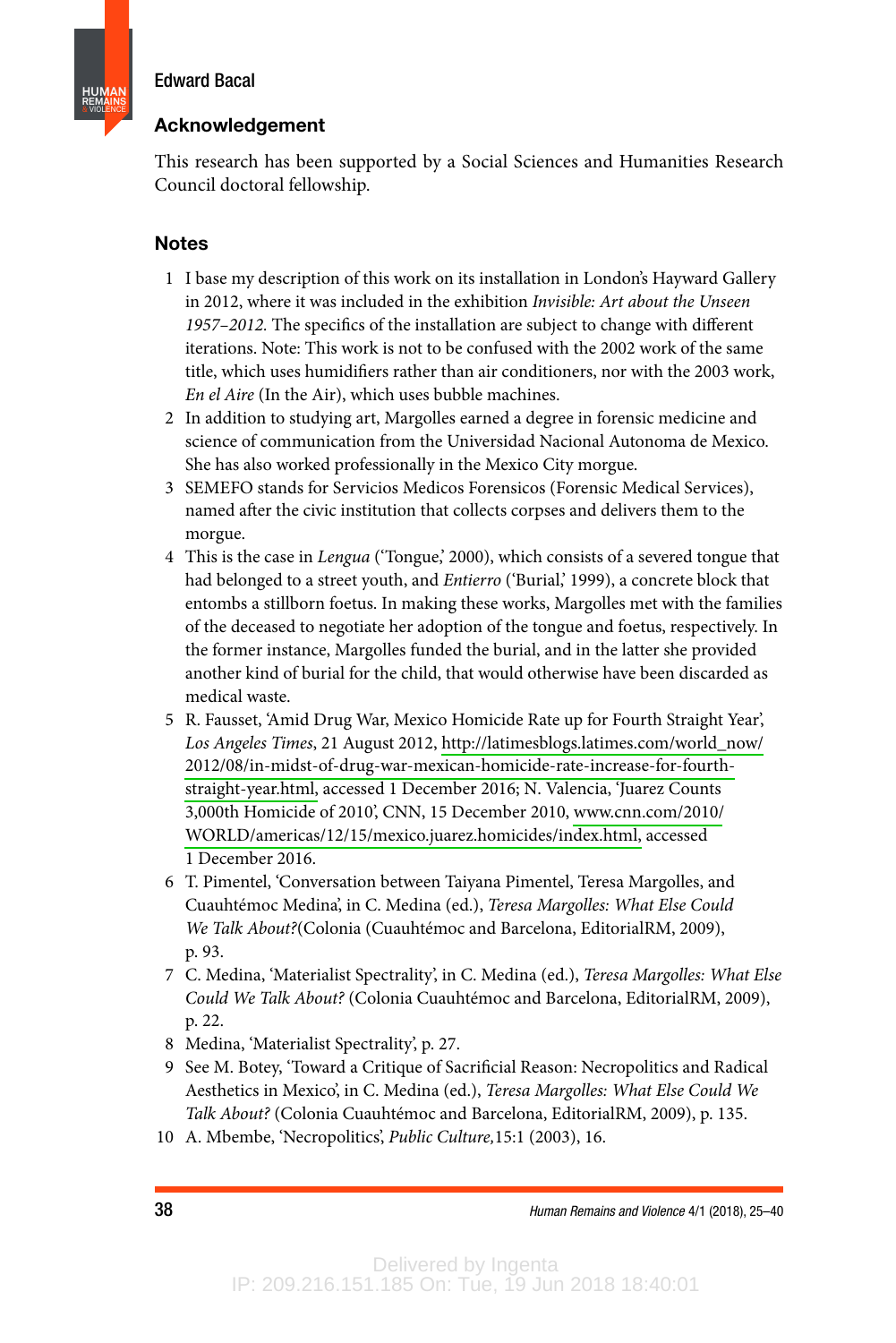**HUMAN REMAINS** & VIOLENCE

11 Ibid., 14 (emphasis removed).

13 Medina, 'Materialist Spectrality', 27.

- 15 C. Fusco, 'The Unbearable Weightiness of Being: Art in Mexico after NAFTA', The Bodies That Were Not Ours and Other Writings (London and New York, Routledge and InIVA, 2001), p. 75.
- 16 By this I mean to invoke the idea of 'faith' as something that exists only in the absence of a concrete or empirical presence. The matter – the materiality – of faith is in that sense born of its immateriality, and the experience of something that isn't there nevertheless is.
- 17 K. Görner and U. Kittelmann, 'Muerte Sin Fin', in K. Görner and U. Kittelmann (eds), Teresa Margolles: Muerte Sin Fin (Frankfurt, Hatje Cantz, 2004), p. 41.
- 18 J. Gabriela, 'Necropolis: Exhuming the Works of Teresa Margolles', in K. Görner and U. Kittelmann (eds), Teresa Margolles: Muerte Sin Fin (Frankfurt, Hatje Cantz, 2004), p. 177.
- 19 For example, see R. Morris, 'Notes on Sculpture', in G. Battock (ed.), Minimal Art: A Critical Anthology, (Berkeley, Los Angeles and London, University of California Press, 1995); R. Krauss, Passages in Modern Sculpture (Cambridge and London, MIT Press, 1981); R. Krauss, 'Richard Serra, a Translation', and 'Sculpture in the Expanded Field', in The Originality of the Avant-Garde and Other Modernist Myths (Cambridge and London, MIT Press, 1986).
- 20 The notion of the 'morgue-as-atelier' was formulated in Medina, 'Materialist Spectrality', p. 17.
- 21 A. S. Caroll, 'Muerte Sin Fin: Teresa Margolles' Gendered States of Exception', The Drama Review, 54:2 (2010), 115.
- 22 In this respect, Margolles' use of water is comparable to Hans Haacke's in the 1960s and 1970s. Haacke similarly filtered water through different kinds of machinery, creating circuits that both literally and allegorically represent the active social systems that are constituted in the gallery. In this respect, he provides a relevant aesthetic model for reading these works as such.
- 23 J. Banwell, Teresa Margolles and the Aesthetics of Death (Cardiff, University of Wales Press, 2015), p. 88.
- 24 V. R. Schwarz, Spectacular Realities: Early Mass Culture in Fin-de-Siècle Paris (Berkeley, Los Angeles, and London, University of California Press, 1998), p. 48. The Paris morgue also attracted a curious precursor to Margolles, Theodore Gericault, who similarly sought access to the morgue for his studies of decaying corpses and bodily fragments. These studies informed his masterwork, The Raft of the Medusa, another artistic protestation against the state's readiness to sacrifice the lives and bodies of its citizens.
- 25 R. S. Bray, 'Teresa Margolles' Crime Scene Aesthetics', The South Atlantic Quarterly, 110:4 (2011), 937.
- 26 D. Francis, 'In the Museum of the Mobile Anatomy Show', Performance Research, 19:4 (2014), 127.

Human Remains and Violence 4/1 (2018), 25–40 39

<sup>12</sup> Ibid., 25.

<sup>14</sup> Ibid.